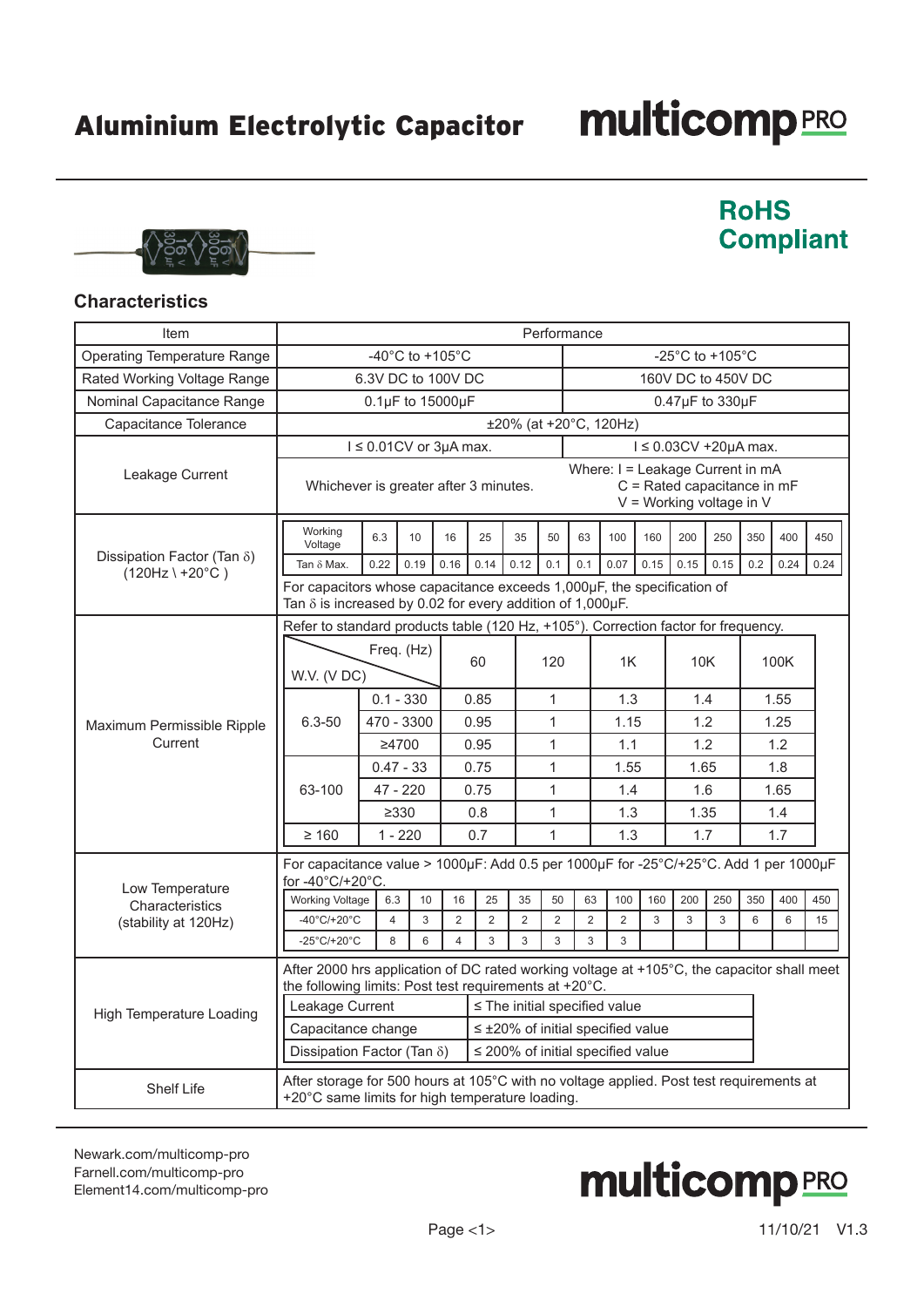# **multicomp**PRO

#### **Permissible Ripple Current** Max ripple current: mA (rms) (at 105°C, 120Hz)

| W.V(SV)<br>$\mu$ F | 6.3<br>(8) | 10<br>(13) | 16<br>(20) | 25<br>(32) | 35<br>(44) | 40<br>(50) | 50<br>(63) | 63<br>(79) | 100<br>(125) | 150<br>(185) | 200<br>(250) | 250<br>(300) | 350<br>(400) | 400<br>(450) | 450<br>(500) |
|--------------------|------------|------------|------------|------------|------------|------------|------------|------------|--------------|--------------|--------------|--------------|--------------|--------------|--------------|
| 0.1                |            |            |            |            |            |            |            |            |              |              |              |              |              |              |              |
| 0.22               |            |            |            |            |            |            |            |            |              |              |              |              |              |              |              |
| 0.33               |            |            |            |            |            |            |            |            |              |              |              |              |              |              |              |
| 0.47               |            |            |            |            |            |            |            |            |              |              |              |              |              |              |              |
| $1.0\,$            |            |            |            |            |            |            | 12         | 12         |              |              |              |              |              |              |              |
| 2.0                |            |            |            |            |            |            | 15         |            |              |              |              |              |              |              | 32           |
| 2.2                |            |            |            |            |            |            |            | $17$       |              |              |              |              |              |              |              |
| 3.3                |            |            |            |            |            |            |            |            |              |              |              |              |              |              |              |
| 4.7                |            |            |            |            |            |            |            |            |              |              |              |              |              |              |              |
| 5                  |            |            |            | 26         |            |            |            |            |              |              |              |              |              |              |              |
| $\bf 8$            |            |            |            |            |            |            |            |            |              |              |              |              |              |              | 80           |
| $10$               |            |            | 35         | 38         | 41         |            | 46         | 50         | 56           | 58           |              | 60           | 70           |              | 82           |
| 15                 |            |            |            |            |            |            | 50         |            |              |              |              |              |              |              |              |
| 20                 |            |            |            |            |            |            | 65         |            |              |              |              |              |              |              | 145          |
| 22                 |            |            |            | 57         | 61         |            | 68         | 82         |              |              |              |              |              |              | 150          |
| 25                 |            |            |            | 57         |            |            | $70\,$     |            |              |              |              |              |              |              |              |
| 33                 |            |            |            |            |            |            |            |            |              |              |              |              |              |              |              |
| 40                 |            |            |            |            |            |            |            |            |              |              |              |              |              |              | 200          |
| 47                 |            |            |            | 80         | $90\,$     | 100        | 110        | 135        |              |              |              |              |              |              |              |
| 50                 |            |            |            | 82         |            |            | 115        |            |              | 160          |              |              |              |              |              |
| 100                |            |            |            | 135        | 170        |            | 180        | 223        |              |              |              |              | 350          |              |              |
| 150                |            |            |            |            |            |            | 220        |            |              |              |              |              |              |              |              |
| 200                |            |            |            | 210        |            |            |            |            |              |              |              |              |              |              |              |
| 220                |            |            |            | 230        |            | 325        | 345        | 400        |              |              |              |              |              |              |              |
| 250                |            |            | 220        | 230        |            |            | 360        |            |              |              |              |              |              |              |              |
| 330                |            |            |            |            |            |            |            | 540        |              |              |              |              |              |              |              |
| 470                |            |            |            | 440        |            |            |            |            |              |              |              |              |              |              |              |
| 500                |            |            |            | 440        |            |            |            |            |              |              |              |              |              |              |              |
| 680                |            |            |            |            |            | 620        |            |            |              |              |              |              |              |              |              |
| 1,000              |            |            |            | 730        |            | 950        | 1080       | 1210       |              |              |              |              |              |              |              |
| 2,200              |            |            |            |            |            | 1450       |            | 1630       |              |              |              |              |              |              |              |
| 3,300              |            |            |            |            |            |            |            |            |              |              |              |              |              |              |              |
| 4,700              |            |            |            |            |            | 1850       |            |            |              |              |              |              |              |              |              |
| 5,000              |            |            |            |            |            |            | 1880       |            |              |              |              |              |              |              |              |
| 6,800              |            |            |            |            |            |            |            |            |              |              |              |              |              |              |              |
| 10,000             |            |            |            |            |            |            |            |            |              |              |              |              |              |              |              |
| 15,000             |            |            |            |            |            |            |            |            |              |              |              |              |              |              |              |

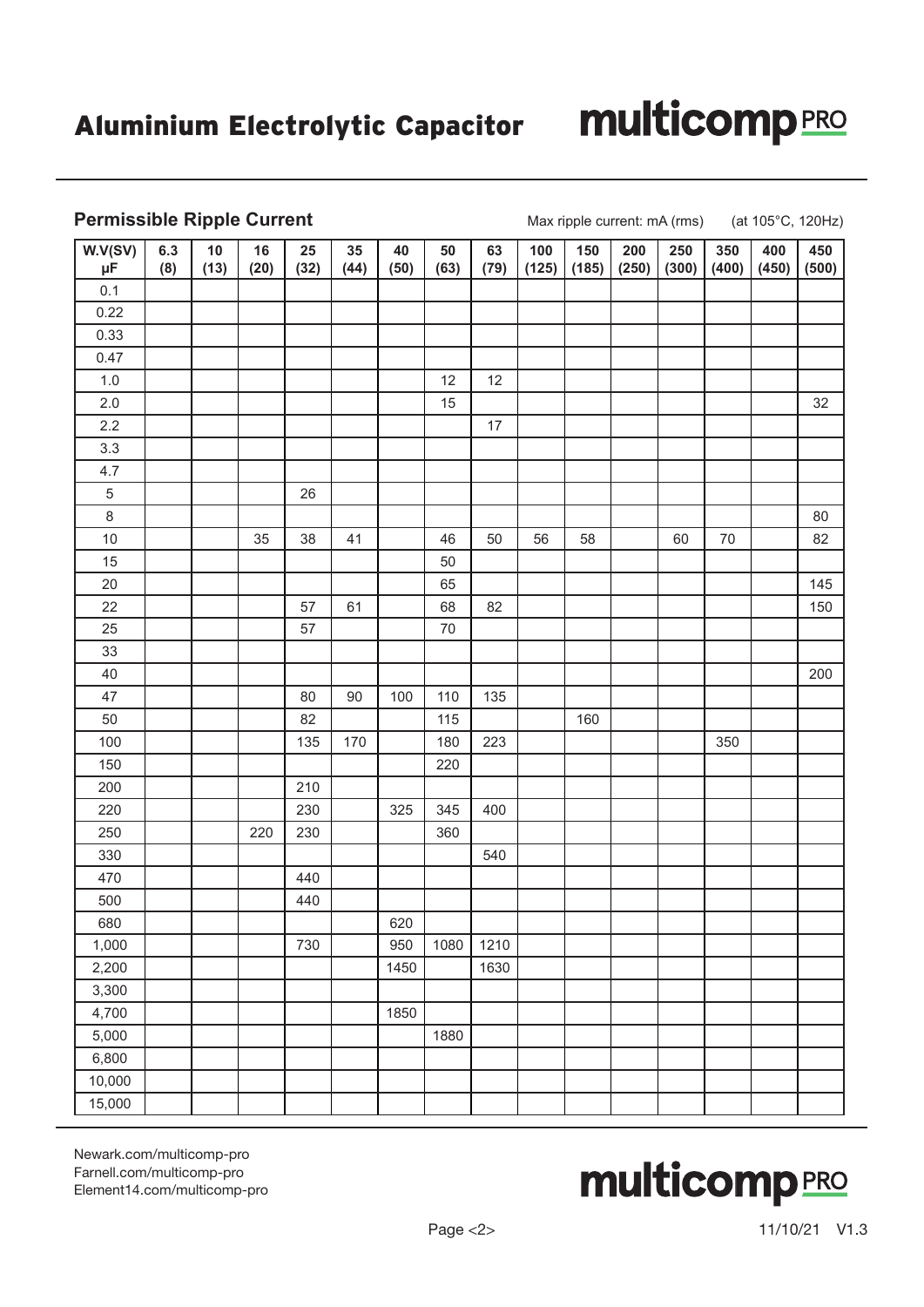## **multicomp**PRO

### **Ultra-Mini 5mm Height**

|               |            | <b>Permissible Ripple Current</b> |                   | (at 85°C, 120Hz)<br>Max ripple current: mA (rms) |                   |                |            |  |  |
|---------------|------------|-----------------------------------|-------------------|--------------------------------------------------|-------------------|----------------|------------|--|--|
| W.V(SV)<br>μF | 6.3<br>(8) | 10<br>(13)                        | 16<br>(20)        | 25<br>(32)                                       | 35<br>(44)        | 50<br>(63)     | 63<br>(79) |  |  |
| 0.1           |            |                                   |                   |                                                  | $\longrightarrow$ | 1              |            |  |  |
| 0.22          |            |                                   |                   |                                                  | $\longrightarrow$ | $\overline{2}$ |            |  |  |
| 0.33          |            |                                   |                   |                                                  | $\longrightarrow$ | 2.5            |            |  |  |
| 0.47          |            |                                   |                   |                                                  | $\longrightarrow$ | 3.5            |            |  |  |
| 1             |            |                                   |                   |                                                  | $\longrightarrow$ | 6.5            |            |  |  |
| 2.2           |            |                                   |                   |                                                  | $\longrightarrow$ | 10             |            |  |  |
| 3.3           |            |                                   |                   | $\longrightarrow$                                | 10                | 14             |            |  |  |
| 4.7           |            |                                   | $\longrightarrow$ | 16                                               | 15                | 18             |            |  |  |
| 10            | 15         | 16                                | 17                | 23                                               | 26                | 31             |            |  |  |
| 22            | 22         | 25                                | 28                | 32                                               | 43                | 50             |            |  |  |
| 33            | 30         | 33                                | 35                | 45                                               | 52                |                |            |  |  |
| 47            | 36         | 45                                | 50                | 55                                               | 60                |                |            |  |  |
| 100           | 50         | 75                                | 80                | 85                                               |                   |                |            |  |  |
| 220           | 70         | 85                                | 90                |                                                  |                   |                |            |  |  |
| 330           | 80         |                                   |                   |                                                  |                   |                |            |  |  |
| 470           |            |                                   |                   |                                                  |                   |                |            |  |  |

### **Diagram**



| $\vert$ ØD (+0.5mm Max.) $\vert$ 6.3 $\vert$ 8 |  | 10 <sup>1</sup> | 13 | 16                                                            |  |
|------------------------------------------------|--|-----------------|----|---------------------------------------------------------------|--|
| $\sigma$ d (±0.02mm)                           |  |                 |    | $\vert 0.6 \vert 0.6 \vert 0.6 \vert 0.6 \vert 0.8 \vert 0.8$ |  |

Dimensions : Millimetres

### **Part Number Table**

|                                     |                                   |                          |                                | <b>Case Size</b>      | <b>Part Number</b> |  |
|-------------------------------------|-----------------------------------|--------------------------|--------------------------------|-----------------------|--------------------|--|
| <b>Description</b>                  | <b>Working Voltage</b><br>(WV DC) | Capacitance<br>$(\mu F)$ | <b>Body</b><br><b>Diameter</b> | <b>Body</b><br>Length |                    |  |
| Aluminium Electrolytic<br>Capacitor | 150                               | 10                       | 10                             | 21                    | MCAX150V106K10X21  |  |
|                                     | 150                               | 50                       | 13                             | 27                    | MCAX150V506M13X27  |  |
|                                     | 16                                | 10                       | 6                              | 13                    | MCAX16V106K6X13    |  |
|                                     | 25                                | 10                       | 6                              | 13                    | MCAX25V106K6X13    |  |
|                                     | 25                                | 10                       | 6                              | 13                    | MCAX25V106M6X13    |  |

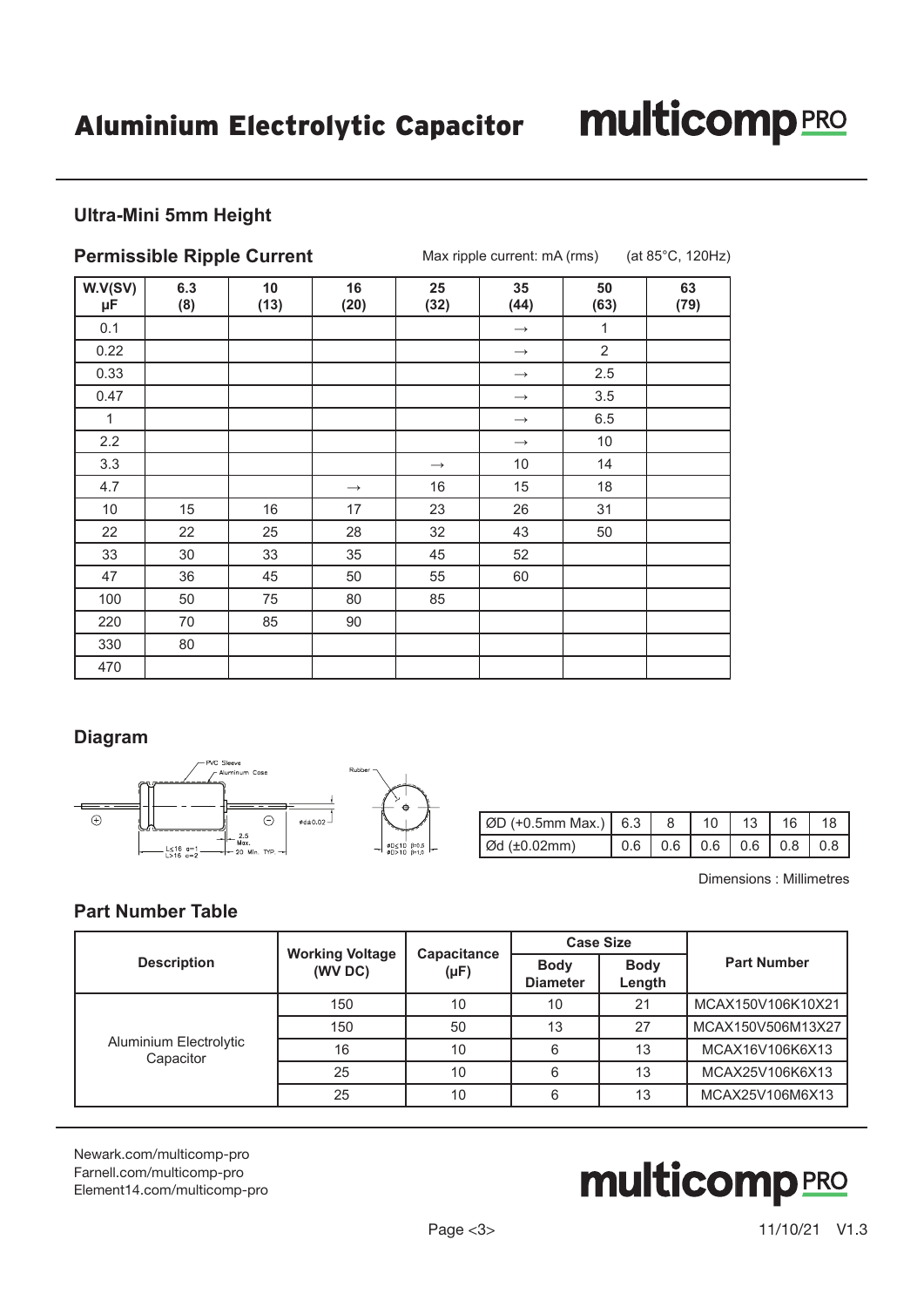|                                     |                                   |                          | <b>Case Size</b>               |                       | <b>Part Number</b> |  |
|-------------------------------------|-----------------------------------|--------------------------|--------------------------------|-----------------------|--------------------|--|
| <b>Description</b>                  | <b>Working Voltage</b><br>(WV DC) | Capacitance<br>$(\mu F)$ | <b>Body</b><br><b>Diameter</b> | <b>Body</b><br>Length |                    |  |
|                                     | 25                                | 100                      | 8                              | 13                    | MCAX25V107K8X13    |  |
|                                     | 25                                | 100                      | 8                              | 13                    | MCAX25V107M8X13    |  |
|                                     | 25                                | 100                      | 8                              | 16                    | MCAX25V107M8X16    |  |
|                                     | 25                                | 1,000                    | 13                             | 22                    | MCAX25V108M13X22   |  |
|                                     | 25                                | 200                      | 8                              | 16                    | MCAX25V207K8X16    |  |
|                                     | 25                                | 22                       | 6                              | 13                    | MCAX25V226M6X13    |  |
|                                     | 25                                | 220                      | 8                              | 16                    | MCAX25V227M8X16    |  |
|                                     | 25                                | 25                       | 6                              | 13                    | MCAX25V256K6X13    |  |
|                                     | 25                                | 25                       | 6                              | 13                    | MCAX25V256M6X13    |  |
|                                     | 25                                | 250                      | 8                              | 16                    | MCAX25V257M8X16    |  |
|                                     | 25                                | 47                       | 6                              | 13                    | MCAX25V476M6X13    |  |
|                                     | 25                                | 470                      | 10                             | 21                    | MCAX25V477M10X21   |  |
|                                     | 25                                | 50                       | 6                              | 13                    | MCAX25V506M6X13    |  |
|                                     | 25                                | 500                      | 10                             | 21                    | MCAX25V507M10X21   |  |
|                                     | 350                               | 10                       | 10                             | 21                    | MCAX350V106M10X21  |  |
|                                     | 350                               | 100                      | 18                             | 36                    | MCAX350V107M18X36  |  |
|                                     | 35                                | 10                       | $\,6$                          | 13                    | MCAX35V106M6X13    |  |
|                                     | 35                                | 100                      | 8                              | 16                    | MCAX35V107M8X16    |  |
| Aluminium Electrolytic<br>Capacitor | 35                                | 22                       | 6                              | 13                    | MCAX35V226M6X13    |  |
|                                     | 35                                | 47                       | 6                              | 13                    | MCAX35V476K6X13    |  |
|                                     | 40                                | 1,000                    | 16                             | 32                    | MCAX40V108M16X32   |  |
|                                     | 40                                | 220                      | 10                             | 21                    | MCAX40V227M10X21   |  |
|                                     | 40                                | 2,200                    | 18                             | 36                    | MCAX40V228M18X36   |  |
|                                     | 40                                | 47                       | $\,8\,$                        | 16                    | MCAX40V476M8X16    |  |
|                                     | 40                                | 4,700                    | 20                             | 36                    | MCAX40V478M20X36   |  |
|                                     | 40                                | 680                      | 16                             | 28                    | MCAX40V687M16X28   |  |
|                                     | 450                               | 10                       | 13                             | 25                    | MCAX450V106M13X25  |  |
|                                     | 450                               | $\overline{2}$           | 10                             | 21                    | MCAX450V205M10X21  |  |
|                                     | 450                               | 20                       | 13                             | 32                    | MCAX450V206M13X32  |  |
|                                     | 450                               | 22                       | 16                             | 32                    | MCAX450V226M16X32  |  |
|                                     | 450                               | 40                       | 18                             | 36                    | MCAX450V406M18X36  |  |
|                                     | 450                               | $\,8\,$                  | 13                             | 25                    | MCAX450V805M13X25  |  |
|                                     | 50                                | $\mathbf{1}$             | 6                              | 13                    | MCAX50V105K6X13    |  |
|                                     | 50                                | 10                       | 6                              | 13                    | MCAX50V106M6X13    |  |
|                                     | 50                                | 100                      | $\,8\,$                        | 16                    | MCAX50V107K8X16    |  |
|                                     | 50                                | 1,000                    | 16                             | 32                    | MCAX50V108M16X32   |  |
|                                     | 50                                | 1,000                    | 16                             | 38                    | MCAX50V108M16X38   |  |